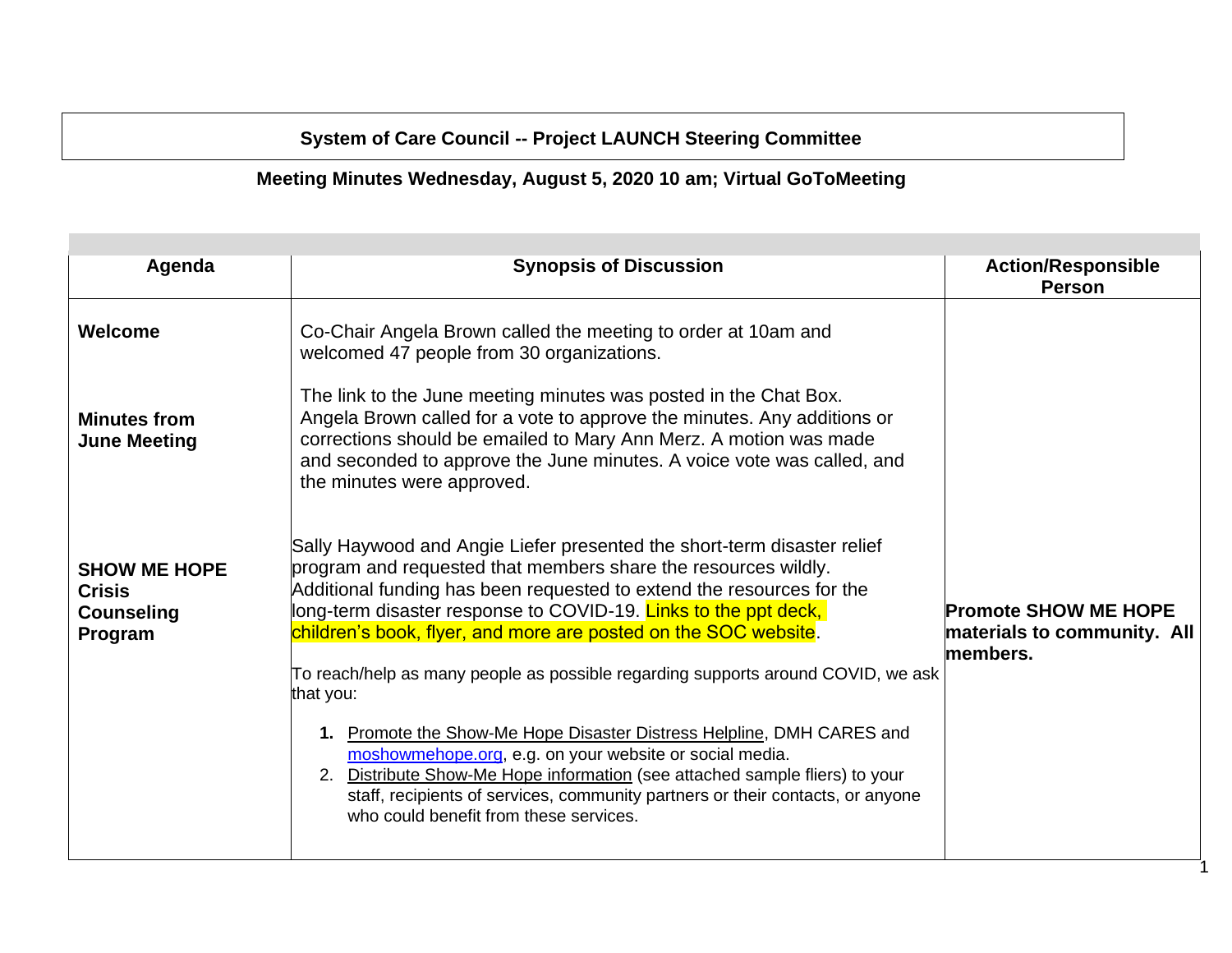| <b>SYSTEM OF</b><br><b>CARE</b><br><b>Network of</b><br><b>Practice</b><br><b>Collaboration</b><br><b>Survey</b> | Collaborate with us further in creative and flexible ways. Our crisis counselors<br>3.<br>can speak briefly at your staff or community meetings regarding our services;<br>facilitate group meetings around topics such as stress management, grief and<br>loss, etc.; connect you to speakers on a topic customized for your community;<br>or reach out to STL residents you suggest could use extra support at this time.<br>Rachel Kyrah, Missouri Institute of Mental Health, presented findings<br>from a survey of collaboration among the SOC partners involved in the<br>implementation of the current SAMHSA funded project. The ppt deck is<br>on the SOC website. The survey will be repeated annually during the 4-<br>year grant. |                                                                                               |
|------------------------------------------------------------------------------------------------------------------|------------------------------------------------------------------------------------------------------------------------------------------------------------------------------------------------------------------------------------------------------------------------------------------------------------------------------------------------------------------------------------------------------------------------------------------------------------------------------------------------------------------------------------------------------------------------------------------------------------------------------------------------------------------------------------------------------------------------------------------------|-----------------------------------------------------------------------------------------------|
| <b>Navigating SOC</b><br><b>Services:</b><br><b>System Webinars</b>                                              | Mary Ann Merz announced 4 webinars (Places for People, DMH – BJC and<br>Hopewell, Children's Division, and the Family Courts) that will be offered in<br>September-October. Recordings will be made available on the SOC website.<br>Mockia Shelton developed presentations out of a need expressed by parents<br>and service providers to understand the referral, eligibility, and services. The<br>webinars will include a ppt presentation, video, and Q&A with an agency<br>representative.                                                                                                                                                                                                                                               | Schedule webinars and<br>registration process. Mary<br><b>Ann Merz and Mockia</b><br>Shelton. |
| <b>Linkage and Referral</b><br><b>Platform</b>                                                                   | Serena Muhammad reported that the SOC will host a legal Q&A for agencies with<br>questions about the Linkage and Referral Information Sharing Agreement. Details are<br>forthcoming.                                                                                                                                                                                                                                                                                                                                                                                                                                                                                                                                                           |                                                                                               |
| <b>SOC Project Update</b><br>Year 1 Goals                                                                        | Mary Ann Merz reported on progress toward the Year 1 goals of the project.<br>Five goals have been met and two are on target for completion. Outreach<br>efforts have reached 70 DJOs and 45 community organizations. Referrals to<br>the project have begun after a slow start with 11 referrals in Q3, 7 of whom<br>have begun the Integrated Family Treatment. See chart posted on website.                                                                                                                                                                                                                                                                                                                                                 |                                                                                               |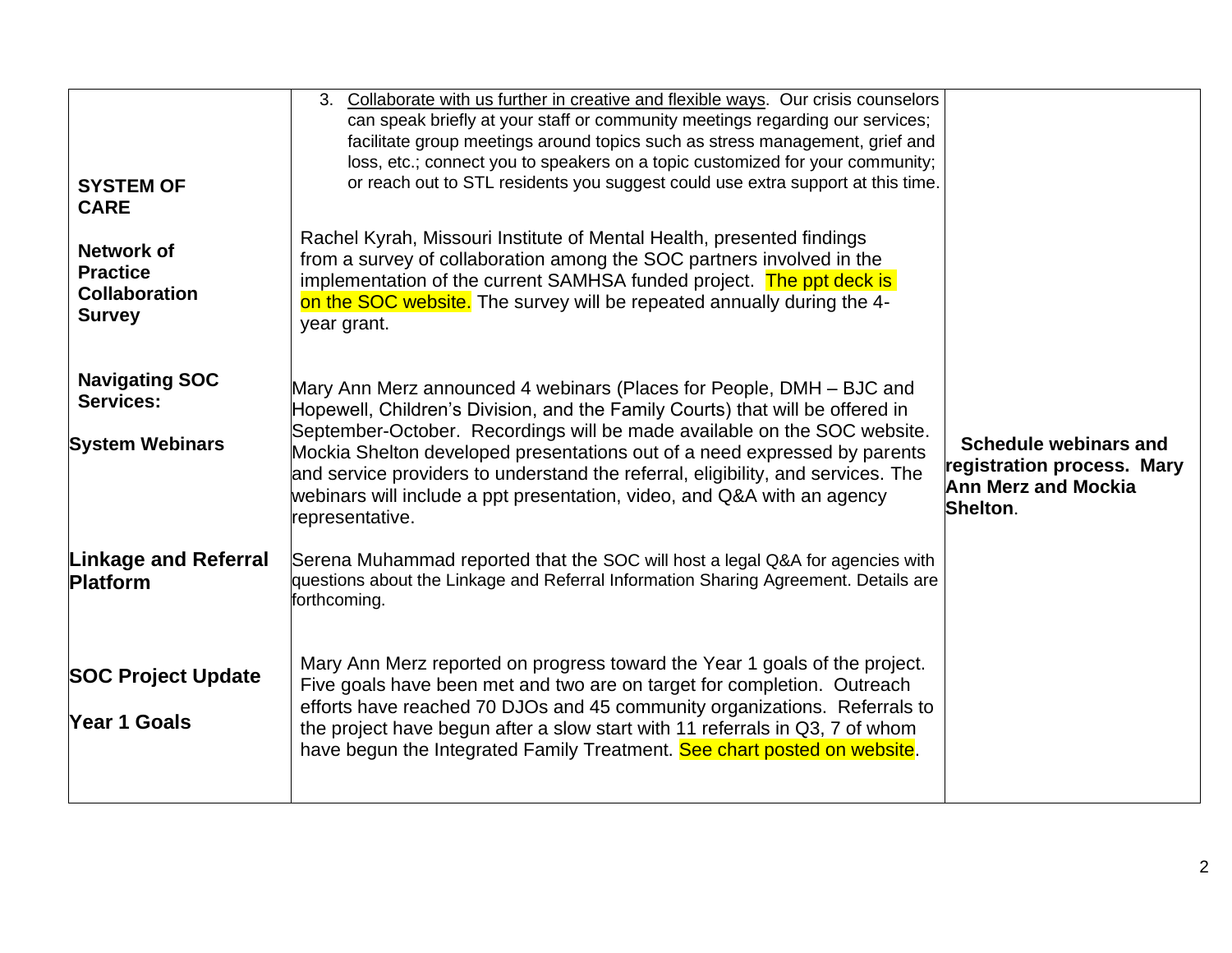| <b>Recruiting Families</b><br>and Youth | Jawana Hammonds reported that the weekly Touch Point meetings with DJOs<br>and Family Support Partners are going well as a place to discuss referrals.<br>She announced the Parent Advisory Council is set to have orientation in<br>November and the first meeting in January 2021. They are actively recruiting<br>families for the PAC. The application packet will be posted with the minutes<br>on the SOC website.                                                                                                                                                                                                                                                                                                                              |                                                                                                                                                                                    |
|-----------------------------------------|-------------------------------------------------------------------------------------------------------------------------------------------------------------------------------------------------------------------------------------------------------------------------------------------------------------------------------------------------------------------------------------------------------------------------------------------------------------------------------------------------------------------------------------------------------------------------------------------------------------------------------------------------------------------------------------------------------------------------------------------------------|------------------------------------------------------------------------------------------------------------------------------------------------------------------------------------|
|                                         | Tory Drayton reported that the first Youth Group meeting was 08/05/2020 at<br>5pm. Youth Group meeting topics include group norms and methods of educating<br>youth and the public about mental health (podcasts, brochures, social media, etc.).<br>He is looking forward to having more referred individuals attend upcoming meetings.<br>He may be reaching out to SOC members to talk with the youth about the services<br>they provide and/or the work they do. The Youth Group flyer will be posted with the<br>minutes on the SOC website.<br>Mary Ann requested that each SOC Council member refer one youth and<br>one parent/caregiver to the Youth Group or the Parent Advisory Council<br>before the next SOC Council meeting in October. | <b>Recruit family members</b><br>and youth for the Parent<br><b>Advisory Council and</b><br>the Youth Group. (All<br><b>SOC Council members;</b><br>follow-up by Mary Ann<br>Merz) |
| <b>Project LAUNCH</b>                   | 1. The Leap Ahead STL Cohort is comprised of members who<br>support the work around early childhood screenings and its<br>impact. The cohort strategizes on how to improve and increase<br>the use of the Ages and Stages Questionnaire (ASQ). The goal<br>is that all the members will use the Enterprise data hub to<br>input, track, and access deidentified data. To better inform the<br>work. Membership - There are approximately 25 members<br>currently, but we are extending an invitation to increase that #.<br>Our next meeting will be virtual on August 27 <sup>th</sup> 2:00-3:30 pm                                                                                                                                                  |                                                                                                                                                                                    |